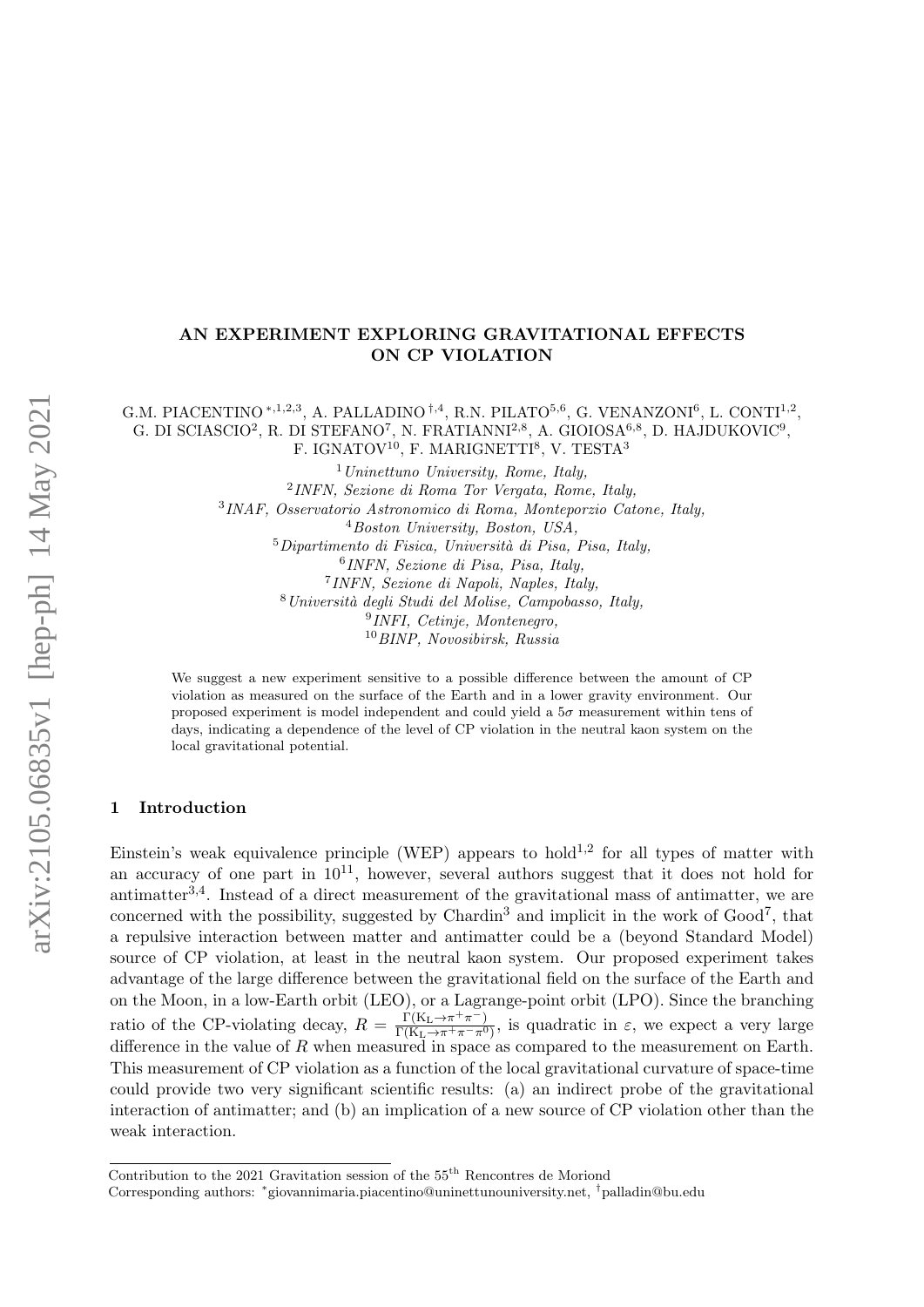#### 2 Physics reach / Outcome

The induced CP violation within the neutral kaon system is described, for predictive purposes, using semi-classical approximation in which the gravitational field is classical and the transitions of the quarks are quantum phenomena. Our experiment could therefore be the first measurement to explore quantum effects of gravity and also the first to provide quantitative indications of a possible quantization of the gravitational interaction, even in the case of a null result.

The number of particle physics experiments performed since the fifth decade of the twentieth century is enormous, however none of them have considered possible gravitational systematic effects, despite having been carried out on Earth and therefore exposed to a relatively intense gravitational field. The experiment we propose would be the first to explore this possible systematic effect which may not necessarily be negligible since each particle interacts with the whole Earth.

Finally, this hypothesis may overcome many of the open problems in astrophysics and cosmology. The Cosmic Microwave Background is neither anisotropic nor inhomogeneous enough to be compatible with the Big Bang model without the introduction of an unknown interaction driving inflation. The globally repulsive gravitational interaction inside a newborn universe made of equal contribution of matter and antimatter could have driven inflation and a strong CP violation due to the early intense gravitational field could have caused the matter/antimatter asymmetry, according to Sakharov's hypothesis<sup>[5](#page-3-5)</sup>. Speculative alternative cosmological models based on gravitational repulsion between matter and antimatter are already being developed<sup>[6](#page-3-6)</sup>.

#### 3 Scientific background

Matter is gravitationally self-attractive:

According to general relativity, after applying the CPT transformation  $(dx^{\mu} \to -dx^{\mu}$  and  $\Gamma^{\lambda}_{\mu\nu} \to -\Gamma^{\lambda}_{\mu\nu}),$ antimatter should also be gravitationally self-attractive:

There is no experimental conclusion yet whether there exists an attraction or repulsion between matter and antimatter. General relatively predicts a repulsion when CPT is applied to one object but not the other<sup>[4](#page-3-3)</sup>: : −

$$
\frac{d^2x^{\lambda}}{d\tau^2} = -\frac{dx^{\mu}}{d\tau}\frac{dx^{\nu}}{d\tau}\Gamma^{\lambda}_{\mu\nu}
$$

$$
-\frac{d^2x^\lambda}{d\tau^2} = -\left(-\frac{dx^\mu}{d\tau}\right)\left(-\frac{dx^\nu}{d\tau}\right)\left(-\Gamma^\lambda_{\mu\nu}\right)
$$

$$
-\frac{d^2x^{\lambda}}{d\tau^2} = -\left(-\frac{dx^{\mu}}{d\tau}\right)\left(-\frac{dx^{\nu}}{d\tau}\right)\Gamma^{\lambda}_{\mu\nu}
$$

#### <span id="page-1-0"></span>4 Motivation

A gravitationally-induced separation of the matter and antimatter components of the neutral kaon (Figure [1\)](#page-1-0) would be proportional to the mixing time,  $\Delta \tau = \frac{\pi \hbar}{\Delta m \nu}$  $\frac{\pi \hbar}{\Delta m_{\rm K}c^2} \simeq 5.9 \times$  $10^{-10}$  s, resulting in an induced separation of  $\Delta \xi \sim g\tau^2$ . This separation would cause a regeneration of the  $K_S$  component, providing a source for the observed CP-violating  $2\pi$ decay mode.

The amount of CP violation induced by this phenomenon would be  $\chi = \frac{\Delta \xi}{Lg}$  $\frac{\Delta \xi}{L_{\rm Compton}} \sim O(1) \times g \frac{\hbar m_{\rm K}c}{(\Delta m_{\rm K}c^2)}$  $\frac{\hbar m_{\rm K}c}{(\Delta m_{\rm K}c^2)^2} \sim O(1)\times 0.88 \times$ 10−<sup>3</sup> . Interestingly, this happens to be the same order of magnitude as the level of CP violation observed on the surface of Earth,  $\varepsilon \simeq 2.2 \times 10^{-3}$ .



Figure  $1 -$  Within the neutral kaon system, the matter components could be attracted to Earth while the antimatter components are repelled.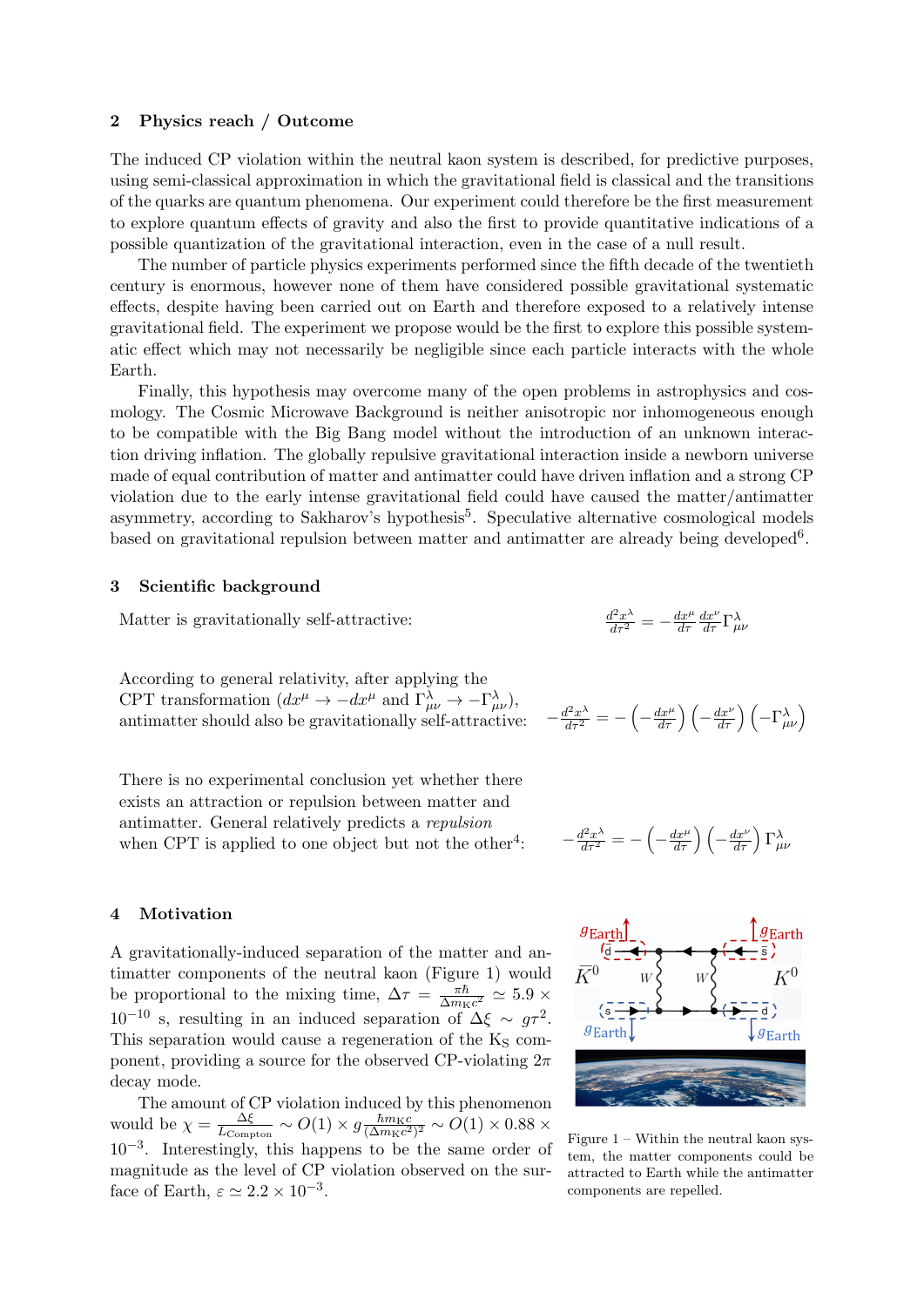#### <span id="page-2-0"></span>5 Detector

Our proposed measurement can be achieved using an experimental apparatus (Figure [2\)](#page-2-0) placed in a lowgravity environment. The detector consists of a cylindrical active target, ∼20 cm deep, consisting of alternating layers of scintillating material and PbWO4. Our simulations<sup>[8](#page-3-7)</sup> show that cosmic protons incident upon a PbWO<sub>4</sub> target would produce a reasonable rate of  $K_L$ . The  $PbWO<sub>4</sub>$  can be substituted with lunar regolith, if the experiment is deployed on the surface of the Moon to reduce transportation weight. Telescopic booms could extend the active target away from the tracking region, providing an *empty region* in which the K<sub>S</sub> are allowed to decay, suppressing the  $K_S \rightarrow 2\pi$  background. The active target could be brought closer to the tracking region for systematics studies and for other physics experiments, extending the operational life of the detector in space. A cylindrical tracking volume (1 m diameter, 1 m deep) consists of silicon tracking layers. A cylindrical magnet would allow identification of charged particles and help distinguish between pions and muons. An electromagnetic calorimeter could provide a precise energy resolution to further distinguish between pions and muons. A veto system consisting of scintillating detectors surrounding the whole tracking volume would further suppress cosmic background contamination.



Figure 2 – Detector consisting of an active target, empty region, and a tracking region surrounded by an electromagnetic calorimeter, a magnet, and a veto system.

#### 6 Simulation

We performed a Geant4 simulation using the angular and energy spectrum of the incident cosmic protons in space, as estimated by AMS-02<sup>[12](#page-3-8)</sup> and PAMELA<sup>[13](#page-3-9)</sup> (for LEO) and CRaTER<sup>[11](#page-3-10)</sup> (for the Moon's surface). The  $K_S$  background contamination can be significantly reduced by selecting only K<sub>S,L</sub> that decay with low forward momentum (e.g.,  $p_z < 1 \text{ GeV}$ ) with minimal loss in the number of signal  $K_L$  decays, as described in  $8,9,10$  $8,9,10$  $8,9,10$  $8,9,10$  $8,9,10$ . An additional key background will come from any confusion between  $K_L \to \pi \mu \nu$  and  $K_L \to \pi \pi$  decays. We are confidant that modern detector technology will allow us to sufficiently distinguish between pions and muons causing only a modest increase in the required measurement time. Assuming perfect particle identification, our Geant4 simulations indicate that it would take  $\mathcal{O}(\text{days})$  ( $\mathcal{O}(\text{tens of days})$ ) to record sufficient K<sub>L</sub> decays to provide  $3\sigma$  ( $5\sigma$ ) measurements of R.

| Measurement                                                               | $N$ (K <sub>L</sub> decays) |                                       | $T_{\rm min}$ to collect sufficient $K_{\rm L}$ decays |                      |
|---------------------------------------------------------------------------|-----------------------------|---------------------------------------|--------------------------------------------------------|----------------------|
|                                                                           | $3\sigma$                   | $5\sigma$                             | $3\sigma$                                              | $5\sigma$            |
| R on the surface of the Moon,<br>if $\varepsilon \propto g$               |                             | $3.3 \times 10^5$   $9.1 \times 10^5$ | $158 \;{\rm days}$                                     | $439 \mathrm{ days}$ |
| $R$ in a Low Earth Orbit,<br>if $\varepsilon \propto g$                   |                             | $1.1 \times 10^4$   $3.1 \times 10^4$ | 6 days                                                 | $15 \ \mathrm{days}$ |
| $R$ in either LEO or on the Moon,<br>if $\varepsilon$ is independent of q |                             | $9.0 \times 10^3$   $2.5 \times 10^4$ | 5 days                                                 | $12 \text{ days}$    |

Table 1: Requirements for  $3\sigma$  and  $5\sigma$  measurements of R in low gravity environments assuming either a linear dependence of  $\varepsilon$  on  $g$ , or that  $\varepsilon$  is independent of  $g$ .